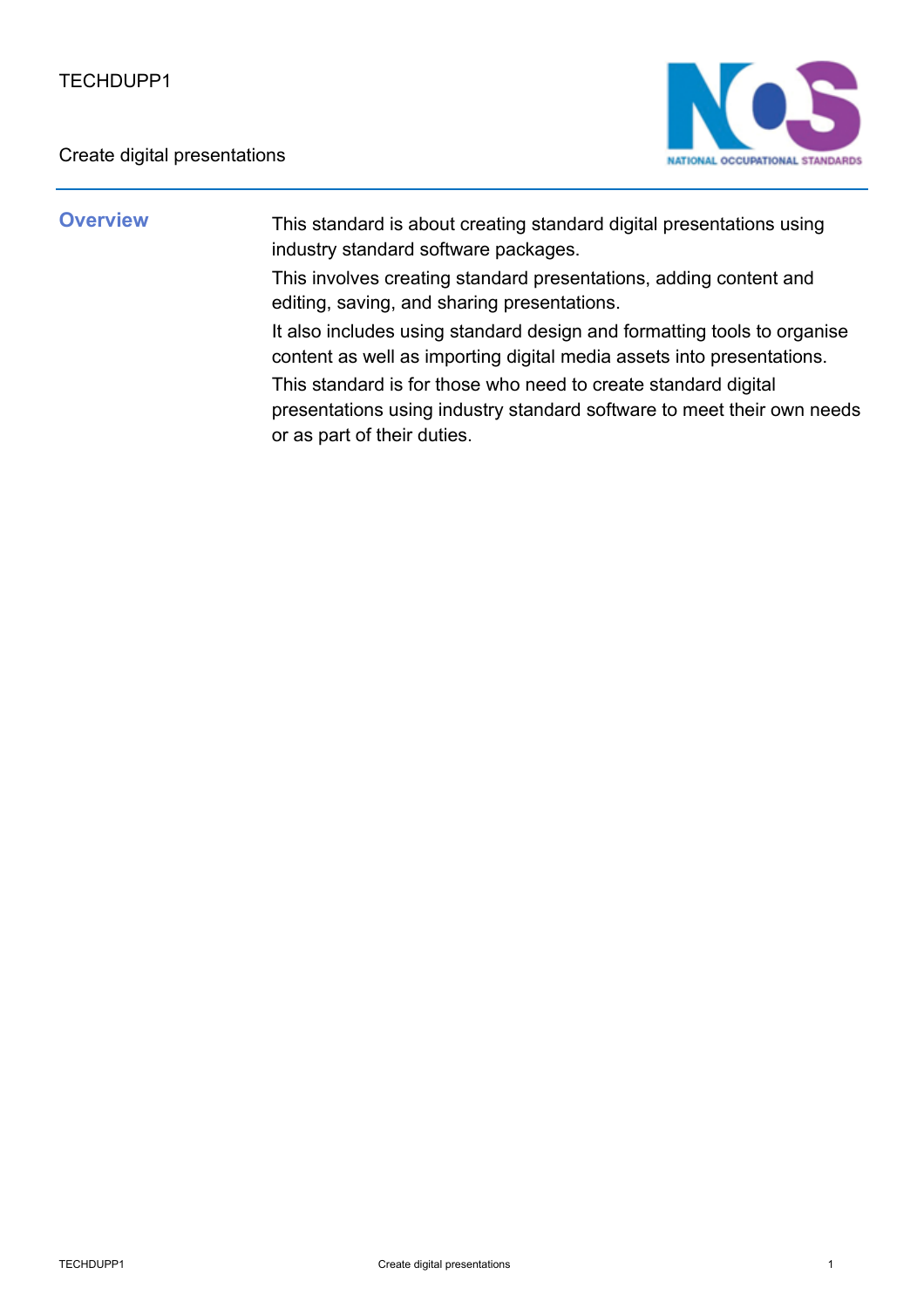

## **Performance criteria**

*You must be able to:*

- 1. Identify the purpose of the presentation and its key aims with stakeholders
- 2. Create a new digital presentation layout in line with requirements
- 3. Format presentation design, including title slide, background, headers and footers in line with organisational standards
- 4. Add text and graphics content to meet requirements
- 5. Import digital images and other media into digital presentations in line with organisational procedures
- 6. Review and check digital presentations to identify and rectify errors
- 7. Review the presentation as a slide show to test that it meets delivery requirements
- 8. Edit and update digital presentations in line with requirements
- 9. Save digital media presentations for delivery and reuse in line with organisational standards
- 10. Share and upload digital presentations to online environments in line with organisational procedures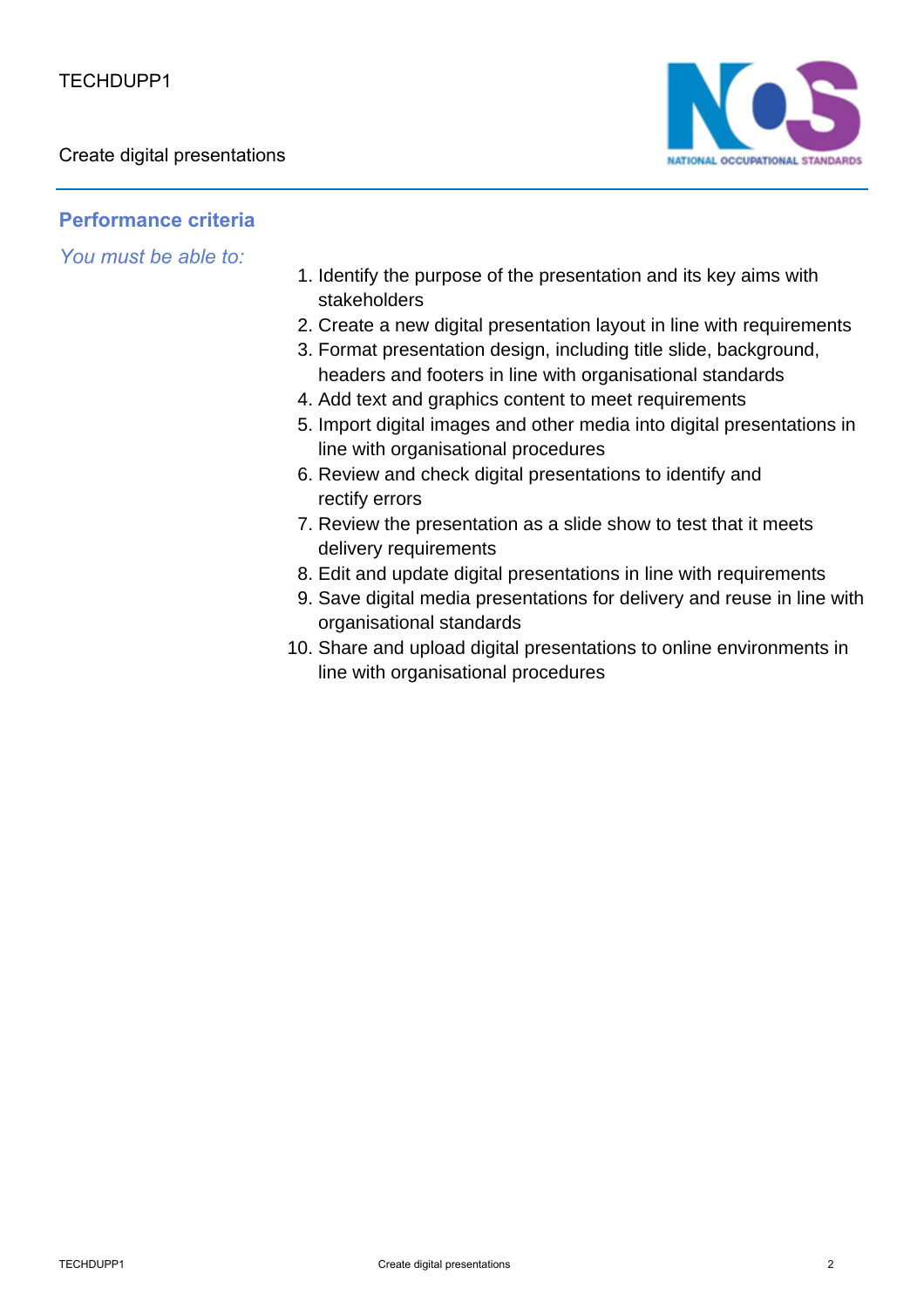Create digital presentations



## **Knowledge and understanding**

*You need to know and*

- *understand:* 1. Who the digital presentation is aimed at
	- 2. How to identify the main purpose of the digital presentation
	- 3. The standard start-up parameters used in a digital presentation
	- 4. The principles of presentation planning and design
	- 5. How to setup a digital presentation using industry standard software
	- 6. How to add text and work with bullets in presentations
	- 7. The different types of images that can be embedded into a presentation
	- 8. How to edit inserted images
	- 9. The standard editing functions in digital presentation software and how to apply them
	- 10. The standard formatting functions of digital presentation software and how to use them
	- 11. The industry standard file formats for saving and sharing digital presentations
	- 12. How to view a presentation as a slide show
	- 13. How to save a digital presentation file
	- 14. How to check text formatting and positioning of images
	- 15. How to share and communicate a digital presentation